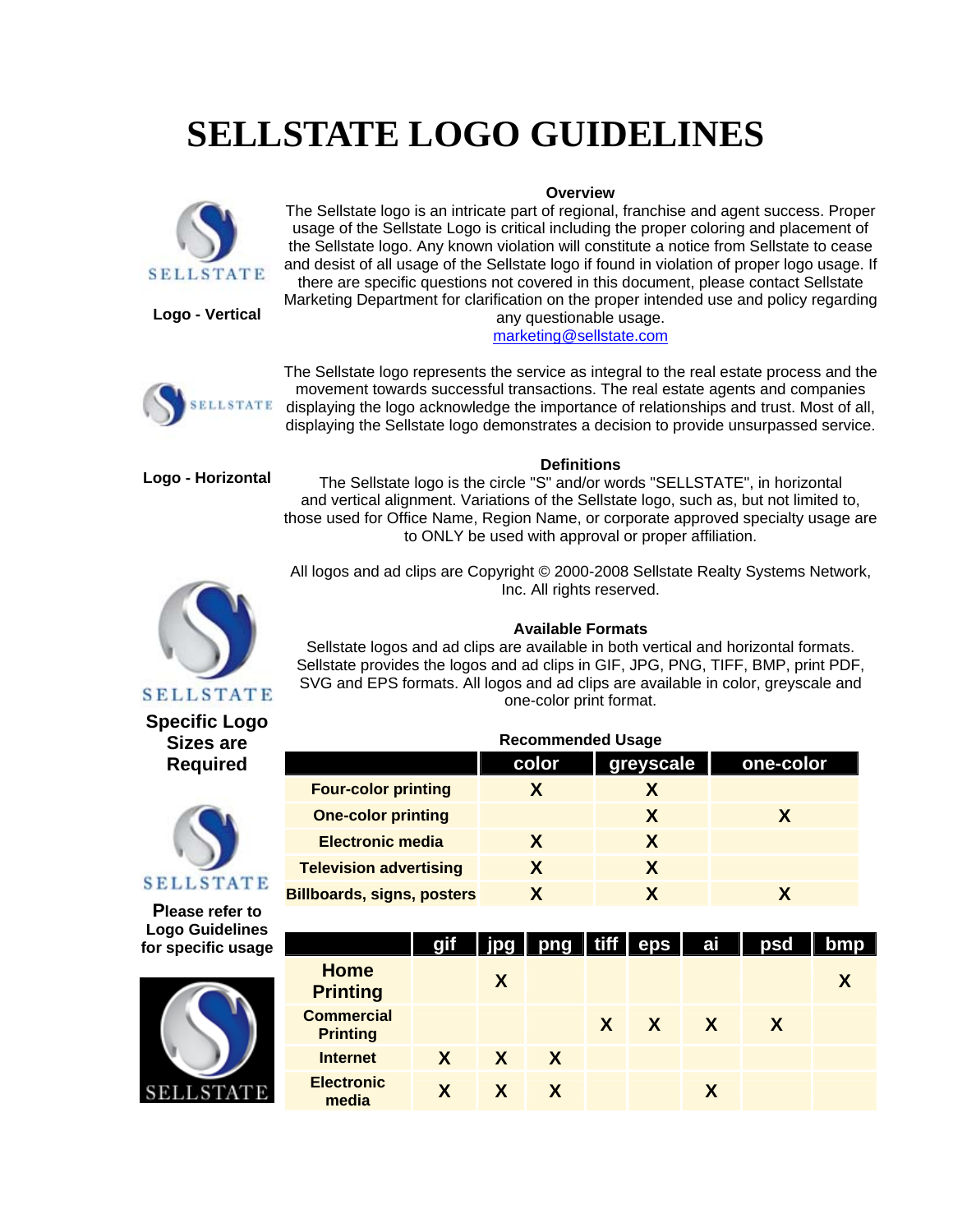# **Acceptable Usage**

| <b>Billboards,</b><br>signs, posters |  |  |  |  |
|--------------------------------------|--|--|--|--|
| <b>Television</b><br>advertising     |  |  |  |  |

#### **Minimum Size Requirements**

# *PRINT MEDIA*

The *minimum* height for the Vertical Sellstate logo is one inch by one inch (1" x 1" = 25mm x 25mm), and the recommended minimum height for the Horizontal Sellstate logo is one inch by three inches  $(1" \times 3" = 25$ mm x 75mm) for all print media.

# *ELECTRONIC MEDIA*

The *minimum* height for electronic media (web, presentations) is:

-- Vertical Logo: 75 x 75 pixels



-- Horizontal Logo 50 x 150 pixels



#### **Logo Colors**

The color logo "S" can only be printed on a four-color process. Color reference: Platinum & Sapphire

# **Sellstate Name Usage**

The Sellstate Name as part of the logo or graphical format is the Adobe Caslon Pro font typeface and is AV horizontal spacing is 200%. The Sellstate name can also be represented in text versions for *web text and desktop publishing only* by using the Times New Roman typeface in all capital letters with a space between the lettering (DO NOT BOLDFACE OR ITALICIZE THE FONT).

Example:

# S E L L S T A T E

The Sellstate name should appear in white on dark colored backgrounds or in black or blue on lighter colored backgrounds. The Sellstate sapphire blue coloring is:

C: 100 M: 80 Y: 0 K: 0

R: 0 G:77 B: 154

#### **ackground Colors B**

Sellstate logos and ad clips are suitable to be displayed on a solid, light background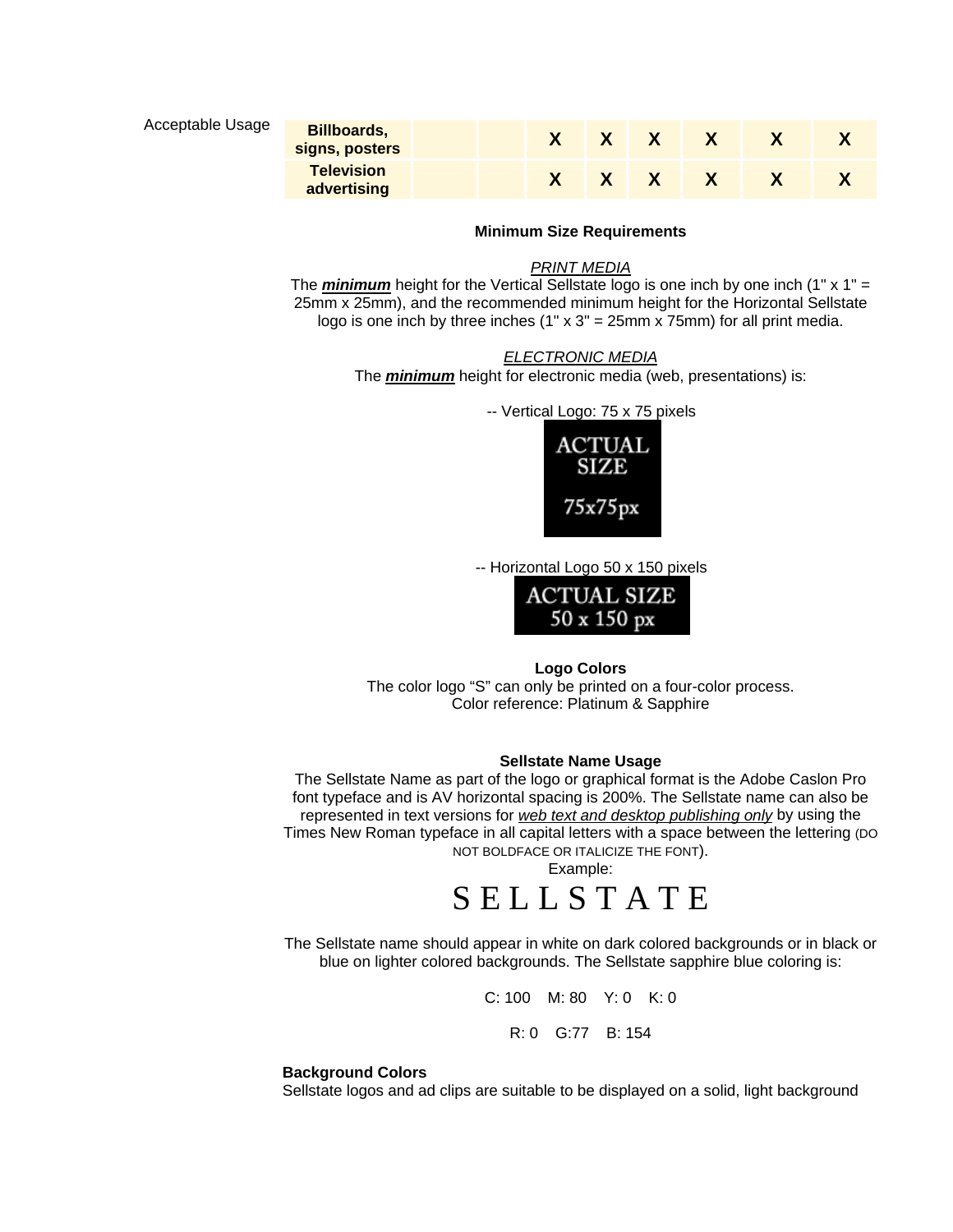only. Sellstate logos and ad clips are suitable to be displayed on all backgrounds provided that the white area within the text area is preserved. The background col or must not show through the Sellstate "S" logo or ad clips.

# **M inimum Logo Clarity**

When modifying the Sellstate logos and ad clips for your use, please take the following into account:

- Do not use the browser's ability to resize logos (the width and height attributes of the IMG tag). Most browsers do not do an acceptable job of preserving images when resizing them.
- If saving to JPEG or another format with adjustable compression, use at least 80% image quality. The Sellstate logo has image attributes that are not well preserved with low-quality compression.
- All elements of the logo and ad clips must be readable and clear.

# **Proper Usage: Horizontal and Vertical Logo Usage**

Do not cover or overlap the logo in any way when putting text or images on the internet or in print media. If you need to put text with the logo, please put the wording or picture off to the side. **SELLSTATE** 

You can also use the horizontal logo in your advertising, but again, do not cover the logo



with text or graphics. The logo must remain independent. You can use the SELLSTATE only logo or your office specific logo for your advertising.



# **Avoiding Common Mistakes**

Do not combine the Sellstate logo or ad clips with text or other logos.





Do not save the Sellstate logo or ad clips with lowquality settings.

Do not stretch or otherwise distort the Sellstate logo or ad clips.